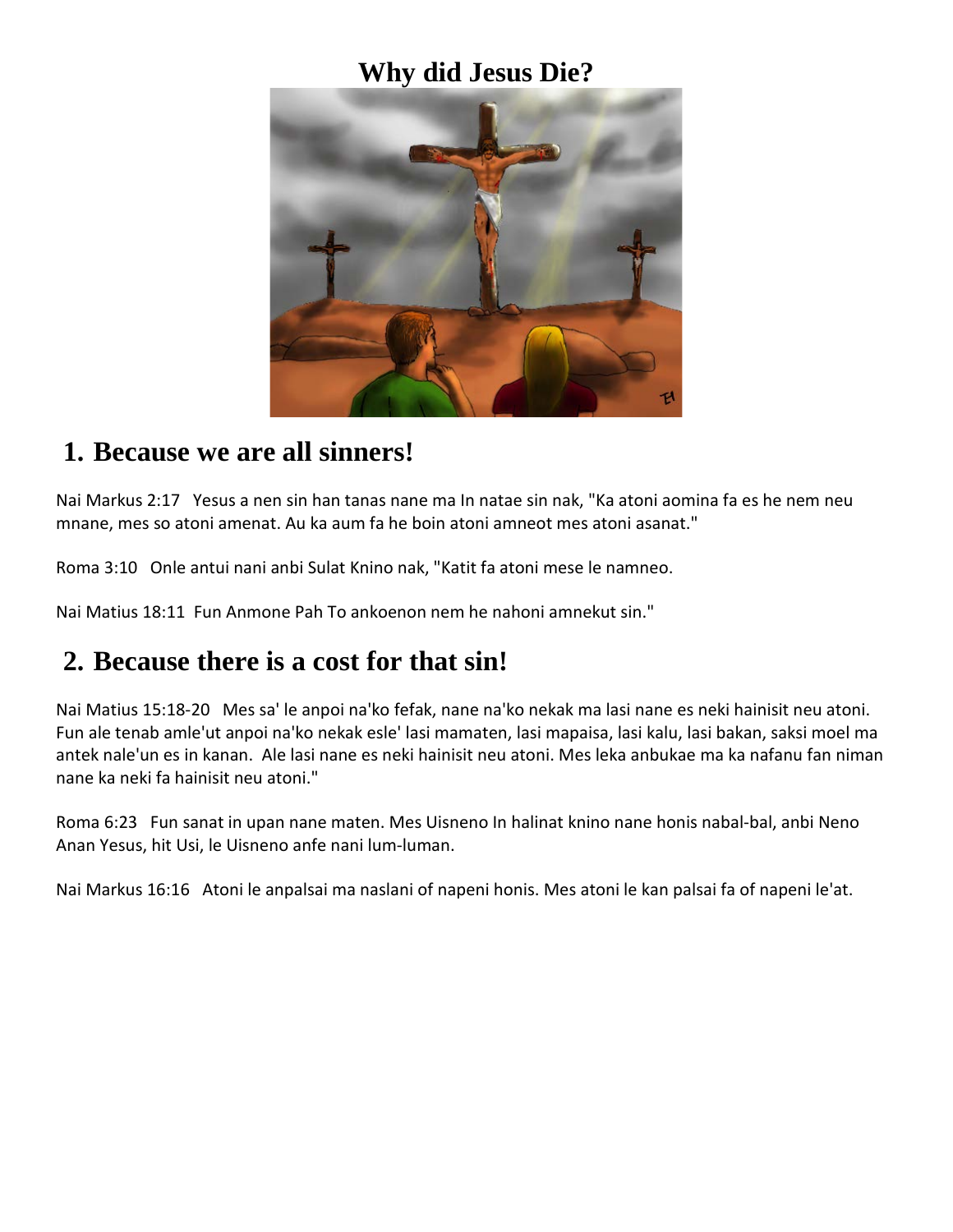

**There is a cost for sin!**

# **3. Because Jesus died and paid for our sins on the cross!**

Nai Matius 1:21 In of nahonis anmone mese ma ho mes mukanab In Yesus, fun In of namonib In to na'ko sin sanat."

Roma 5:8 Mes Uisneno nalile In manekan neu kit, es nane Neno Anan anmaten seka kit, leka hit fe asanat kit.

Nai Yohanes 3:16 Fun Uisneno nek pah pinan onane, talan te In anfe In Anmone mes tilo, he nati' ale atoni le anpalsai neu In, kais namle'u, mes napeni honis nabal-bal.

Nai Matius 18:11 Fun Anmone Pah To ankoenon nem he nahoni amnekut sin."

## **4. Salvation is a free gift, not by good works. You must take God's word for it, and trust Jesus alone!**

Kisah Rasul-rasul 4:12 Fun katit kanaf bian al anbi Yesus kanan, ma katit fa kanaf bian bi pah pinan i le anfe neu mansian he nahoni kit nekin."

Efesus 2:8-9 Uisneno In halinat knino namonib ki natuin nek ateb knino. Lasi nane ka natuin fa hi be'im, mes natuin Uisneno In amnaut. Lasi nane ka natuin fa hi mepu, es nane kais anmu'i atoni le nanaebon antom lasi nane.

Nai Titus 3:5 In namonib kit, ka natuin fa hit mo'et alekot, mes natuin In nek mamun neu kit. In namonib kit natuin Smanan Knino, le nahonis kit fe'u ma anfe kit monit fe'u nok lalan anboe kit.

# **5. We must put our faith and trust in Christ alone!**

Nai Markus 9:23 Yesus natae nak, "Ho mak so Ho mube'i? Ale sa' nabe'i neu atoni apalsait."

Nai Markus 1:15 nak, "Leku namtisien; Plenat Uisneno neman haumaken. Mite'un hi nekam nai ma ampalsai nai neu Lasi Knino!"